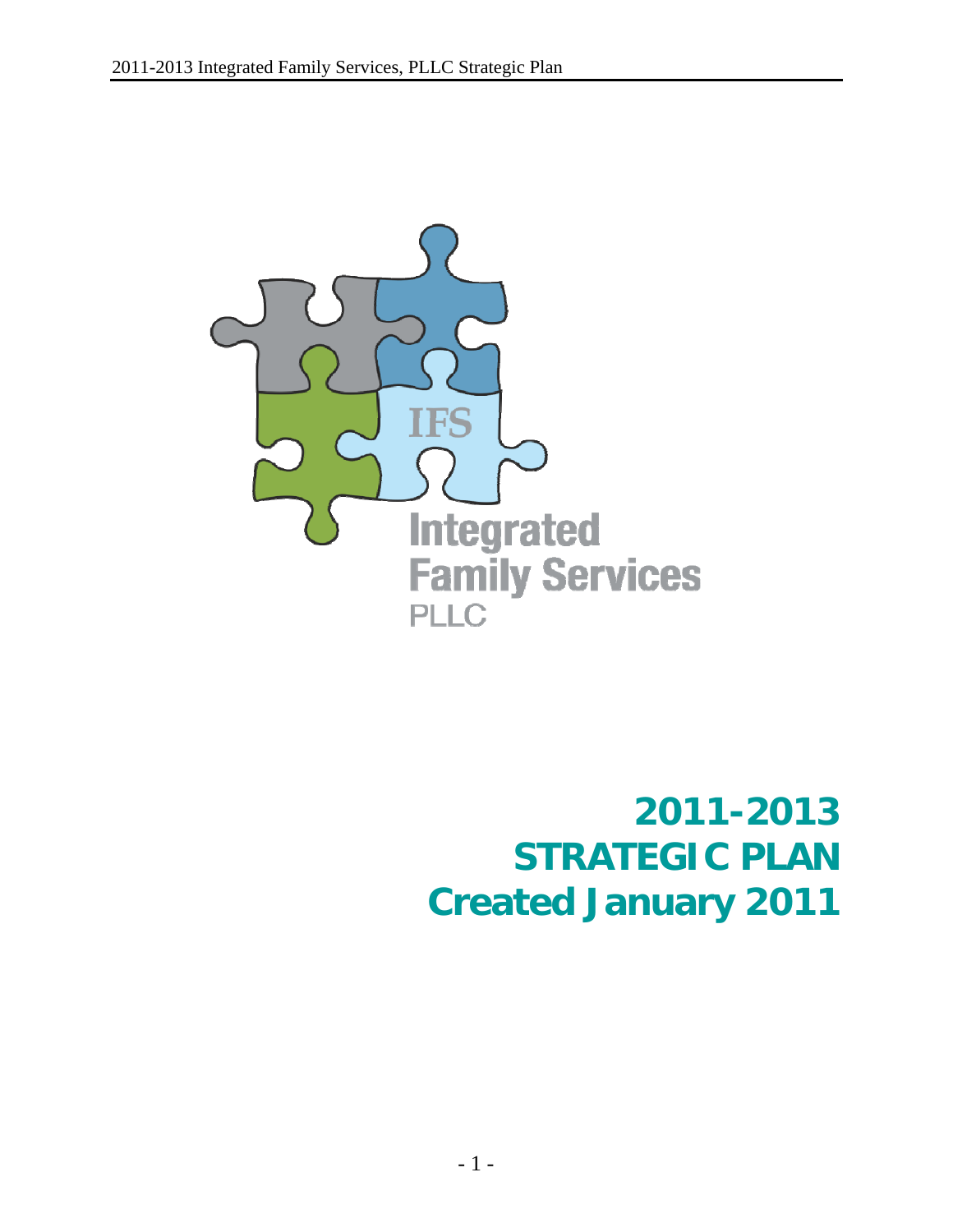# **Table of Contents**

| <b>SECTIONIII: BUSINESS GOALS AND OBJECTIVES</b>                |    |
|-----------------------------------------------------------------|----|
|                                                                 |    |
|                                                                 |    |
| SECTION IV LOOKING AHEAD AT FUTURE GOAL FOR 2013-2015 STRATEGIC |    |
|                                                                 |    |
|                                                                 | 15 |
|                                                                 |    |

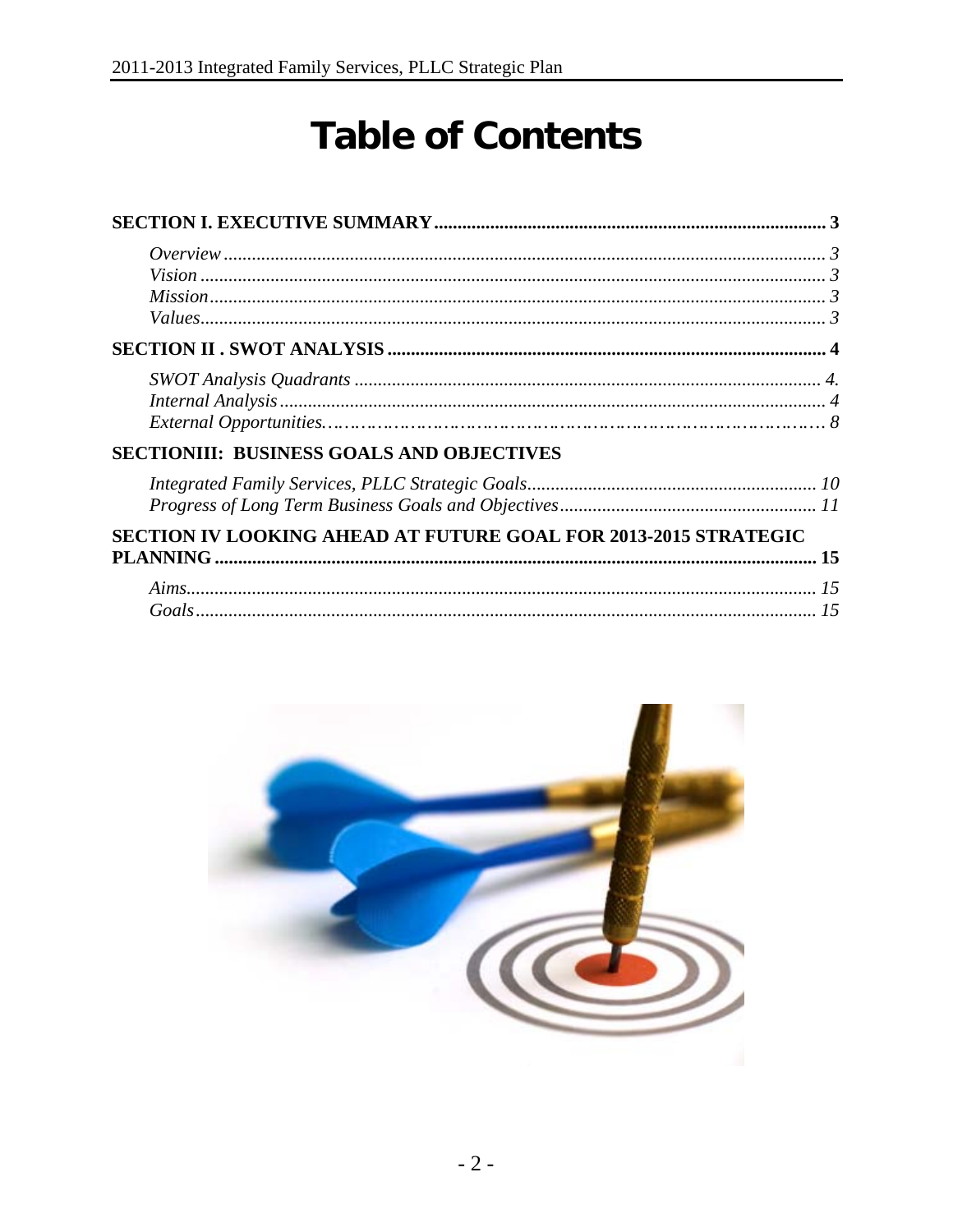# <span id="page-2-0"></span>**SECTION I. EXECUTIVE SUMMARY**

#### **Overview**

*Integrated Family Services, PLLC* Strategic Plan FY 2011-2013, represents a compilation of key internal business drivers and several preliminary outcomes from the 2011 Quality Improvement Committee Plan. The alignment of *Integrated Family Services, PLLC* goals and objectives with the priorities of our service communities appropriately represents our focus on empowerment, service, and support.

Upon receipt of this Strategic Plan, all employees should begin to finalize performance objectives for the February 2011-January 2013 rating period.

#### **Vision**

*Integrated Family Services, PLLC* is to be a unified and innovative organization that leads the state of North Carolina in offering the most comprehensive diagnosis, therapy and care management possible in support of a normal, safer and healthier life for all families.

#### **Mission**

The mission of *Integrated Family Services, PLLC* is to assess, coordinate, monitor and provide a wide variety of comprehensive mental health services in a manner that promotes dignity, respect and empowerment to all consumers.

#### **Values**

*Integrity* – We base our working relationships upon mutual trust, respect and unyielding integrity. We recognize that the reputation of Integrated Family Services is rooted in the sincere and ethical treatment of our clients and each other.

*Teamwork* – We value results that are achieved through joint efforts. We approach our work as a team focused on constructing an encouraging work environment that produces superior quality results for our clients.

*Diversity* – We value the individual differences and contributions of each member our organization. We embrace progressiveness, creativity, and the ability to adapt to change. We believe each associate is an essential and important resource.

*Commitment to Excellence* – We set high standards for quality in our work and hold ourselves accountable. We strive for continuous improvement and seek to use innovation and cuttingedge technology to work effectively among ourselves and with our clients.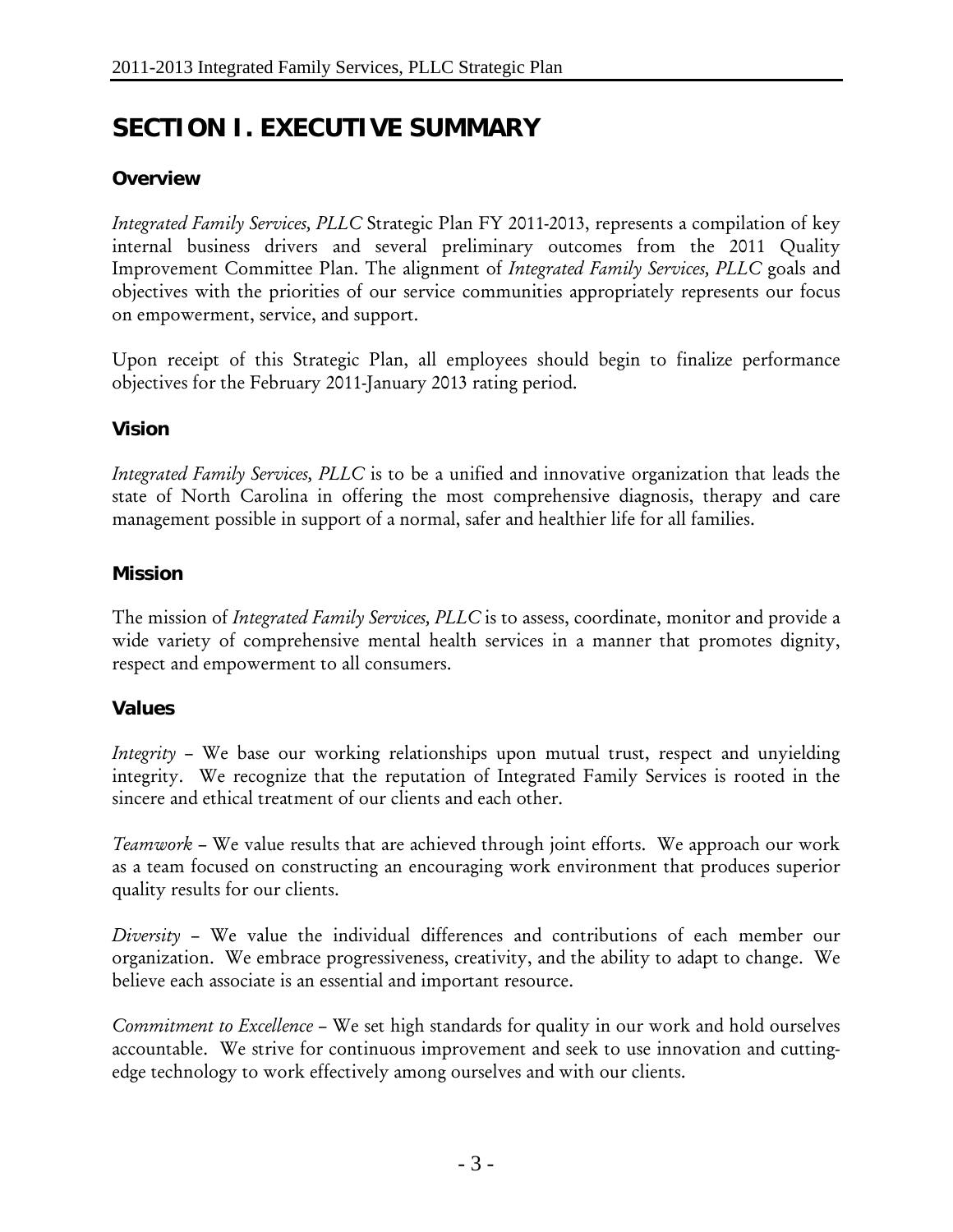<span id="page-3-0"></span>*Service* – We value our role as a service provider to eastern North Carolina and seek to be approachable, compassionate and precise in the delivery of our services.

# **SECTION II . SWOT ANALYSIS**

# **SWOT Analysis Quadrants**

| <b>Strengths</b>                                                                                                                                                                                                                                                                                                        | <b>Weaknesses</b>                                                                                                                                                                                              |
|-------------------------------------------------------------------------------------------------------------------------------------------------------------------------------------------------------------------------------------------------------------------------------------------------------------------------|----------------------------------------------------------------------------------------------------------------------------------------------------------------------------------------------------------------|
| What is going really well?                                                                                                                                                                                                                                                                                              | What could we do better?                                                                                                                                                                                       |
| Certified as a CABHA<br>Service array<br>Strong partnership with community<br>stakeholders, i.e. schools, DJJP<br>Community Outreach<br>$\bullet$<br>Multiple sites in rural areas<br>Competent staff<br>Ongoing training<br>Owners are licensed professionals<br>Relationship with the LME                             | Limited resources in rural areas<br>Difficulty finding licensed professionals<br>Client volume<br>Being solution focused<br>Parking<br>$\bullet$<br>Quality video conference connection<br>Privacy for clients |
| <b>Opportunities</b><br>What opportunities exist or may become<br>available to help IFS to achieve our goals?<br>Share note capabilities to electronically<br>$\bullet$<br>bill and monitor billing process<br>Routine meetings to discuss processes<br>Use of newsletter and IFS website to<br>dissimulate information | <b>Threats</b><br>What barriers are there?<br>What / who may inhibit IFS progress?<br>Financial<br>Constraint mental health changes<br>Health Care Reform                                                      |

# **Internal Analysis**

#### *Strengths*

#### Certified as a CABHA

Integrated Family Services, PLLC was certified by the North Carolina Department of Health and Human Services on August 20, 2010 as a Child Critical Access Behavior Health Agency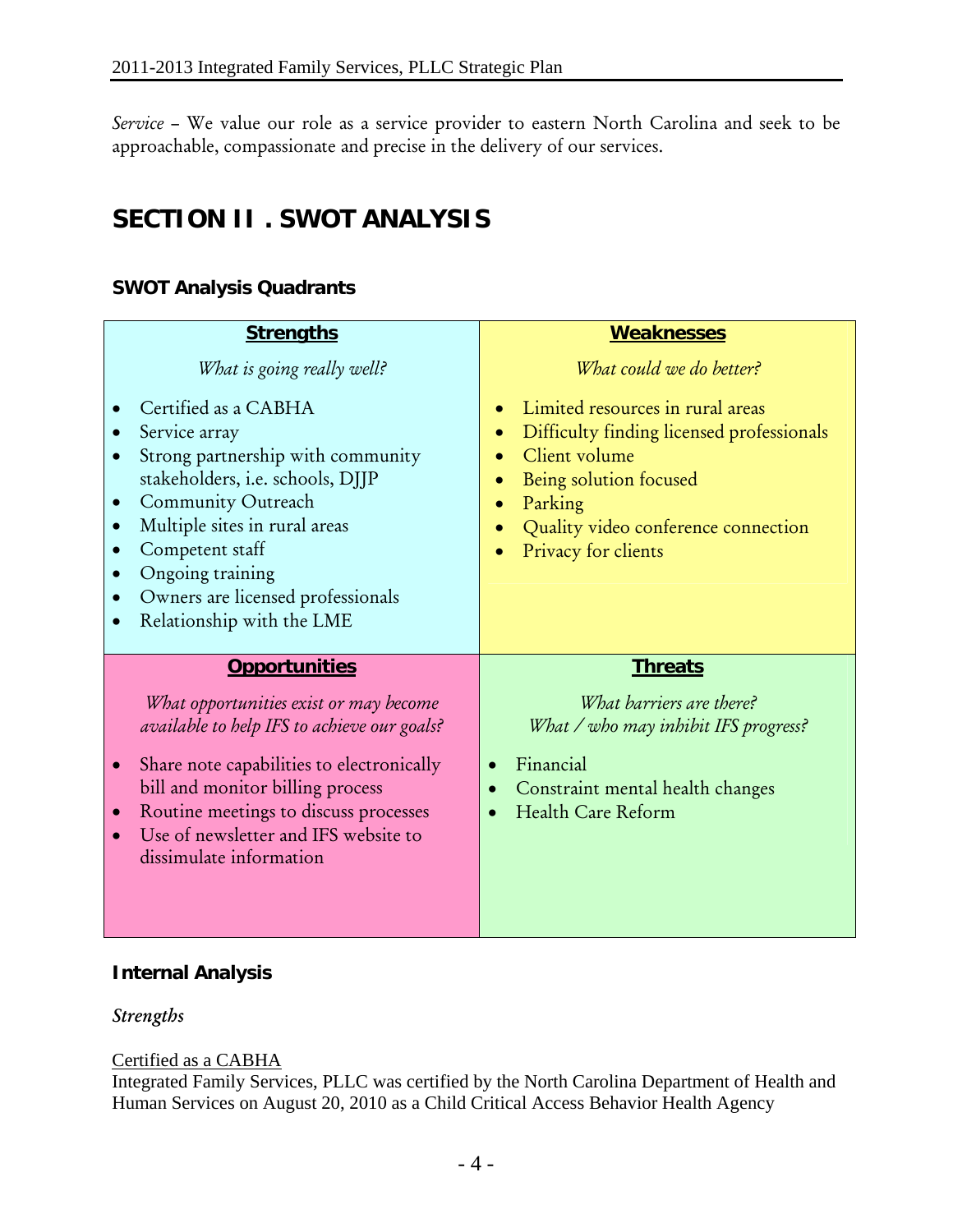(CABHA). To become a CABHA, the agency had to undergo an intensive verification process of its clinical and quality improvement activities. The CABHA designation identifies a provider agency as one that has a continuum of services that is targeted towards treating people with mental health and substance abuse services. Integrated Family Services, PLLC is a clinically competent organization which offers a continuum of mental health and substance abuse services that include comprehensive clinical assessments, community support (case management) for child and adult populations, intensive in-home, child and adolescent day treatment, mobile crisis, outpatient therapy and psychiatric services. Other services consist of sex offender specific assessments and multi-family groups. All services are provided under the direction of a licensed psychiatrist in sixteen counties throughout eastern North Carolina.

#### Service Array

Integrated Family Services, PLLC provides an array of quality, confidential, and culturally competent services including but not limited to:

Mobile Crisis Management Psychiatric Services Intensive In-Home Services Day Treatment Diagnostic Assessment Community Support (Child and Adult) Outpatient therapy (individual, family, and group) ADHD evaluation and treatment Substance Abuse Services Sex Offender Evaluation and Treatment

# Strong partnership with community stakeholders

Integrated Family Services PLLC has diverse relationships with key community agencies such as Bertie County and Hertford County Schools, District 6-B Department of Juvenile Justice Delinquency and Prevention, and local Department of Social Services. Member(s) from the local school districts and department of social service serve on the Quality Improvement Committee.

Integrated Family Services, PLLC is a partner with District 6-B's Department of Juvenile Justice Delinquency and Prevention in providing comprehensive mental health services to juveniles.

# Community Outreach

Integrated Family Services PLLC engages in community collaborative to not only raise the community's awareness of mental health and substance abuse issues but to also provide support to citizens whom are less fortunate. Such projects include information booths at local fairs, MANE Project and the annual food drive for the local food pantry.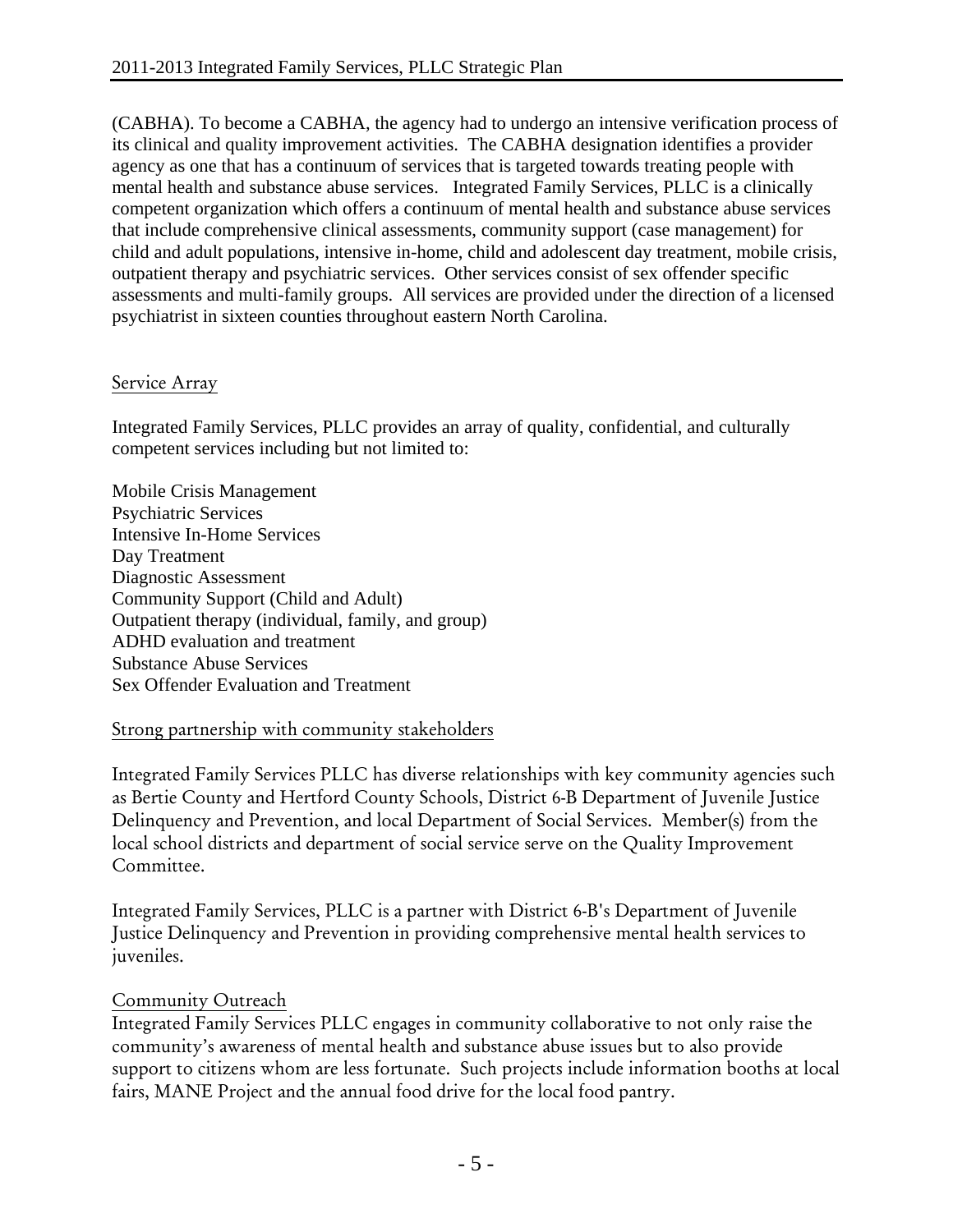# Ongoing Training

In keeping with the expectation to have quality staff to meet the needs of the mental health and substance abuse population Integrated Family Services, PLLC provide a comprehensive array of ongoing training in house. The staff are also linked with outside training resources such as conferences and workshops to meet the continuing education requirements for the licensed clinical staff, the expectations of CARF International, and the Division of Mental Health for CAHBA. Some of the available trainings offered through the eastern AHEC that will improve the quality delivery of service are spotlighted in the agency's monthly newsletter. All the qualified staff members are trained in the evidenced based practice of ACRA and Family Psycho-social.

#### Owners are Licensed Professionals

Both of the owners of Integrated Family Services are licensed clinical social workers and provisionally licensed substance abuse counselors. The owners serve as the Clinical Directors.

# Support from the LME

ECBH is the area mental health, developmental disabilities and substance abuse authority for Northeastern NC Counties. As an LME, ECBH is responsible for overseeing and managing a system of care for consumers and their families. ECBH contracts with many public and private, high quality, outcome based providers throughout the area to deliver care to those who need it.

Integrated Family Services, PLLC has a contractual relationship with ECHB to provide mobile crisis services in its catchment area. Also, the agency has been selected to provide IPRS services within the same catchment area. ECBH staff and employees have given full support to operational management of IFS. With this support IFS has the ability to operate efficiently and effectively in the ever-changing mental health environment of NC.

# *Weaknesses*

# Limited resources in rural areas

At least 90 percent of the 19 counties in which Integrated Family Services, PLLC serve are rural geographic locales. Extending services to such a vast geographic is challenging but to address some of those needs IFS provide community based mental health care services such as Intensive In Home Mobile Crisis Services, and school based psychological services. The agency also provide transportation for such services as Child and Adolescent Day Treatment and link consumers with community transportation resources as well as encourage transportation through natural supports. The agency utilizes technological avenues such as video conferencing to extend psychiatric services in the outlaying, however this venue of treatment is not recommended for all the population served.

# Difficulty finding licensed professionals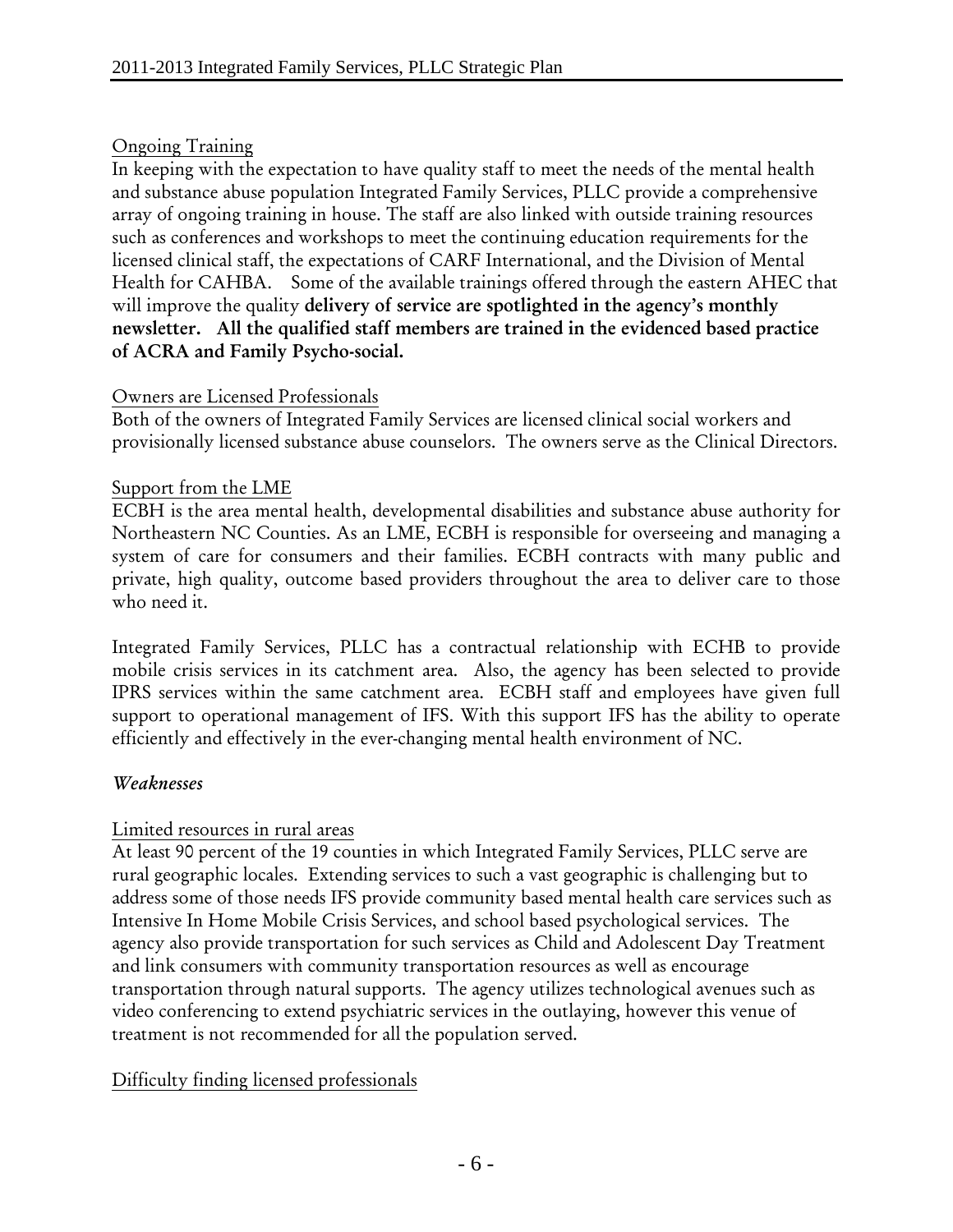Since IFS provide services in rural eastern North Carolina counties it is a constant challenge to attract quality licensed professional individuals to meet the need of the consumers. Often times licensed professionals have to travel from one county to another to meet the needs of the consumers being served.

# Client Volume

It is the objective of the agency to quality services that meet the needs of the consumers being served. However, to maintain financial solvency the agency is faced with an ongoing need to increase its client volume. IFS engage in ongoing efforts to attract more consumers of services through such efforts as providing quality mental health care, being certified as a critical access behavioral health agency (CABHA), engaging in ongoing quality improvement activities stirred by the Quality Improvement Committee, and employing competent and qualified personnel.

# Consistency in process

With every expanding agency often time there is a breakdown in the consistency of processes that are implemented on the structural level. These breakdowns do not go undetected because of the various systems of checks and balances such as management team, clinical oversight, and quality improvement initiatives.

# Being Solution Focused

In an effort to be proactive as opposed to reactive to problems the management oversight challenges the employees to problem solve as opposed to making excuses. Making excuses contributes to a decrease in productivity, diminishes the quality of services, and impacts the structural integrity of the company.

# Parking

All the clinical offices with the exception of the Jackson office have limited parking space for both the consumers and the agency staff. Unfortunately the amendment to this problem would mean relocation of the clinical offices which is not financially feasible.

# Quality Video conference connection

Although Integrated Family services, PLLC has made great technology stride in providing video conference in every office, still efforts need to be made to improve the quality of the service. The management oversight recognizes the need to improve the quality of the video connection and in the process of seeking out the most cost effective avenue.

# Privacy for Clients

Although Integrated Family Services strive to adhere to all federal and state client's rights to privacy and maintenance of the confidentiality of all client information, the close proximity of office spaces occasionally presents a challenge. To impact the release of confidential information due to voice volume in clinical offices the agency utilizes electronic noise makers outside of each office where client meetings take place. The consumers periodically are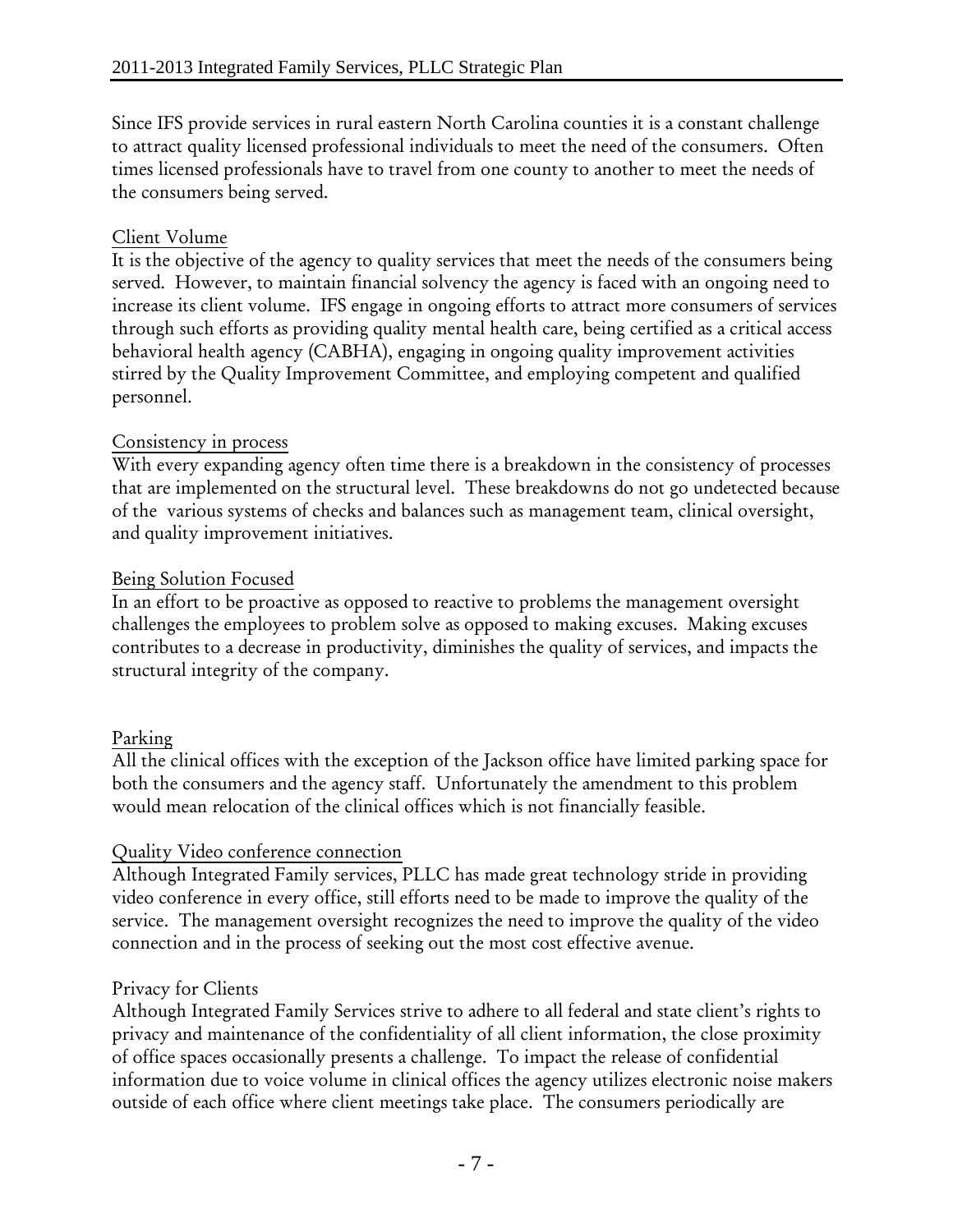disillusioned and feel their conversations can be overheard by individuals outside of the office. The clinical staff are challenged to continue reassuring those individuals that their information will be protected and the purpose of the noise makers is to mask the private conversations being conducted inside the offices.

#### Health Care Reform

With the introduction in November 2009 of the concept of CABHA's the state's objectives were to ensure that "critical services are delivered by a clinically competent organization with appropriate medical oversight and the ability to deliver a robust array of services," to begin the move to a "more coherent service delivery model" and to ensure that mental health care is "based upon a comprehensive clinical assessment and an appropriate array of services. This change in legislation will, without a doubt, strain the abilities of Integrated Family Services, PLLC as a small provider. The CABHA concept is currently a weakness but has the potential to grow into a strength for IFS.

#### Mental Health strategy for Substance Abuse clients

Substance abuse is a complex and costly disease. The prevention, diagnosis, and treatment of substance abuse is difficult for several reasons. Many individuals with substance abuse problems either do not recognize they have a problem or do not seek treatment due to access barriers. Substance abuse services are new services added to Integrated Family Services, PLLC to seek to address the access barriers. Since this service is new, the strategy for implementation of treatment is also new and therefore weak. Services gain strength through practice and continual implementation.

#### Utilization of available psychiatric services

Although barriers to mental health service utilization such as psychiatric services are more attitudinal barriers (thoughts that the problem would get better on its own) than structural barriers (inability to get an appointment) it is important for IFS to address structural barriers. As of July 2009 the psychiatric services at Integrated Family Services, PLLC have been underutilized either due to physician availability or self-imposed rules by the physicians assigned to the program. This weakness attacks the core of all programs since most program require psychiatric evaluations.

# **External Opportunities**

#### *Opportunities*

#### Utilization of share note to electronically bill and monitor billing process

Share note is a 100%, web-based solution designed to simplify and organize many of the processes required to operate a behavioral healthcare organization. Mental health, developmental disabilities, and substance abuse services can be a daunting task full of documentation and state regulations. ShareNote.com is designed to combine all of those processes into one intuitive user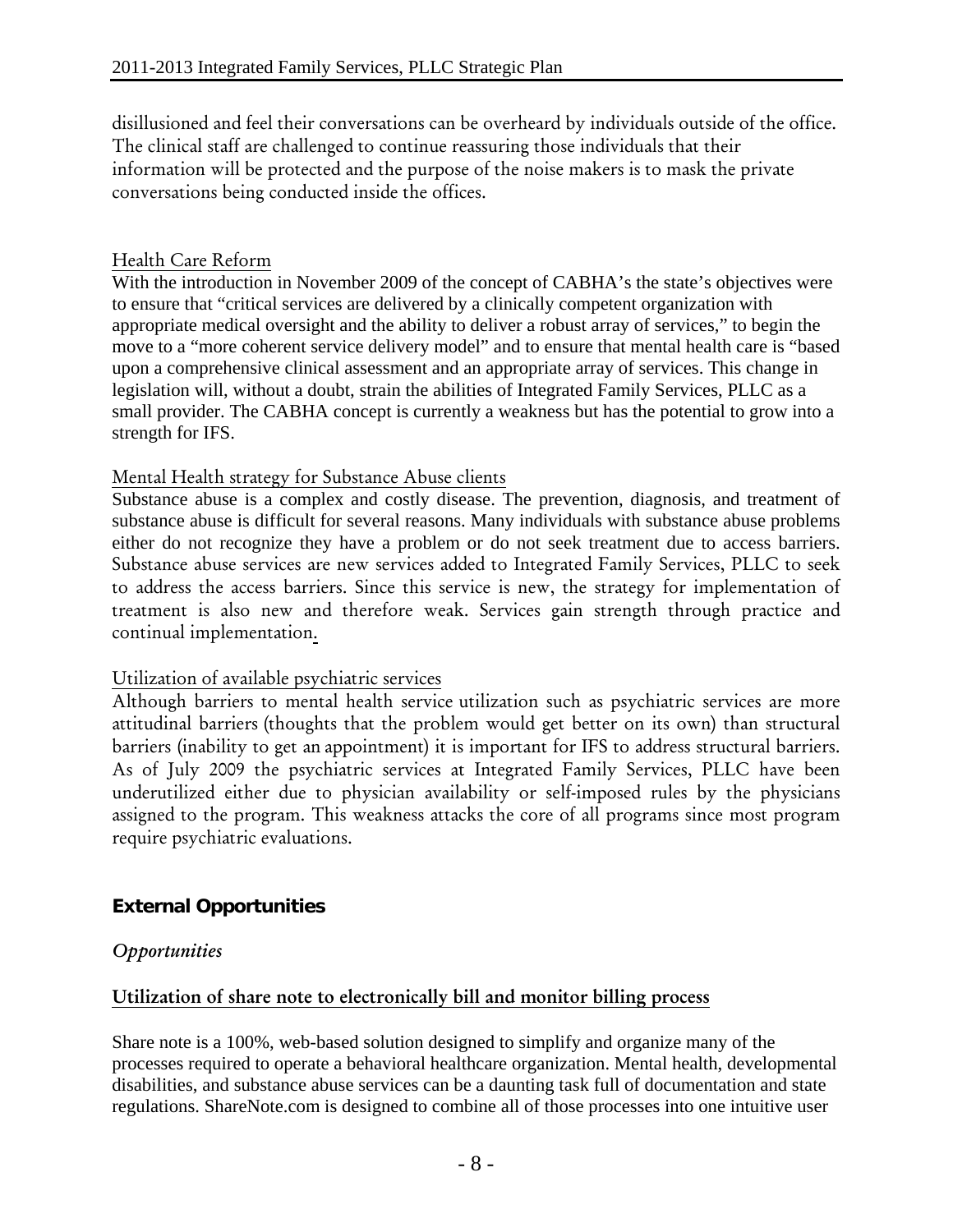interface to afford its users on-demand, secure, and controlled access to critical company data, client data, and documentation from anywhere there is an internet connection. Share note features include the following valuable services.

- Direct Billing to Medicaid insurance,
- Electronic Remittance reports for easy Denial Reconciliation,
- Manage Service Authorization Request,
- Manage Services Rendered,
- Online Document File Cabinet,
- Manage multiple locations/sites with a single login,
- Centralized/Standardized method for reviewing/updating notes, and
- Multi-tiered access allowing only designated staff to view sensitive data.

Integrated Family Services, PLLC implemented the usage of share note.com for documentation purposes in March 2007; however in January 2011 the agency began utilization of the service for the purpose of billing directly to Medicaid. The system administrator utilizes sharenote.com to increase billing efficiency, monitor the status of Medicaid claims, and manage the effective usage of service authorizations.

#### Regularly scheduled management team and regional agency meetings

To ensure oversight of the systematic processes the governing

body with participation from designated service coordinators convenes monthly to assess the structural integrity of the agency and the effectiveness of the internal and external processes. The consensus is then conveyed agency wide during quarterly regional meetings which are attended by all employees/contractors of Integrated Family Services, PLLC.

#### Use of newsletter and IFS website to dissimulate information

IFS Cubicle Chronicle is an agency newsletter published monthly by the Quality Improvement Director. The purpose of the newsletter is to inform all the employees of state level changes in mental and substance services, systematic agency wide changes, announce upcoming training events, promote waste management, and raise mental health/substance abuse awareness.

[WWW.integratedfamilyservices.net](http://www.integratedfamilyservices.net/) is a medium that connects Integrated Family Services, PLLC with unlimited viewers through the worldwide web. This website is an informative instrument of the agency's values, mission, service array, announcements, clinical staff, and employment opportunities. The website also serves as a portal for employees to access their email accounts and provide links raising awareness of mental health and substance abuse issues.

*Threats*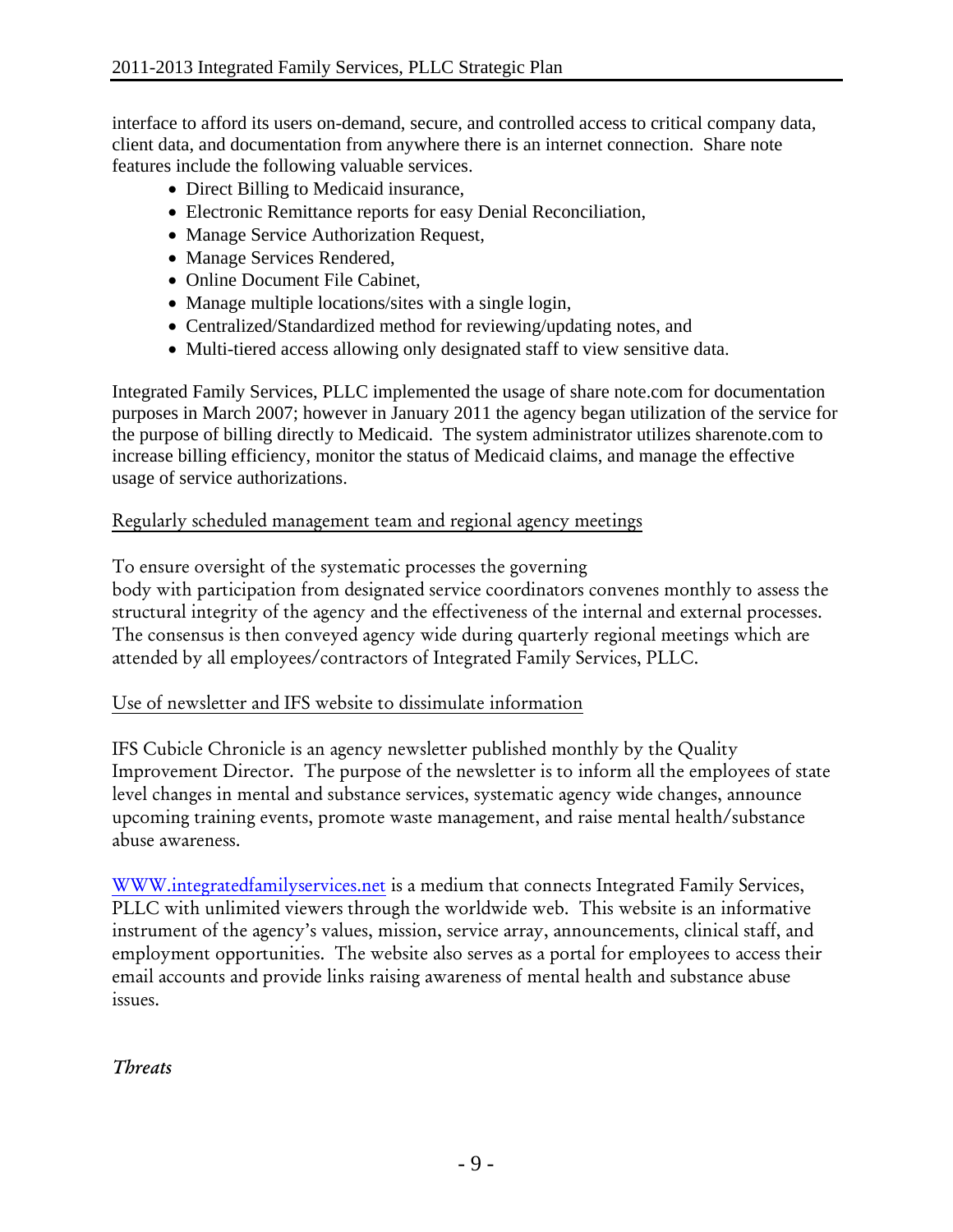# Financial

Reduced funding (or not keeping up with inflation) is certainly a threat to Integrated Family Services, PLLC at this time, given governmental budget cuts and decrease in the rate of reimbursement of services. Potential scale backs in public insurance could aggravate things further and privatizing some portion of Medicare is not going to create a kinder gentler environment for IFS and other rural providers.

#### Health Care Reform/Constant mental health changes

With the introduction in November 2009 of the concept of CABHA's the state's objectives were to ensure that "critical services are delivered by a clinically competent organization with appropriate medical oversight and the ability to deliver a robust array of services," to begin the move to a "more coherent service delivery model" and to ensure that mental health care is "based upon a comprehensive clinical assessment and an appropriate array of services.

Although Integrated Family Services, PLLC was certified as a CABHA in August 2010 the agency continues to be threatened by the ongoing changes on the state level for adherence to CABHA standards. The changes are often costly and time specific which puts a strain on smaller agencies such as Integrated Family Services, PLLC..

# **SECTION III. BUSINESS GOALS AND OBJECTIVES**

# Integrated Family Services, PLLC Strategic Goals

Integrated Family Services seeks to meet the following business objectives in the next three years:

- 1. Seek national accreditation for all new services and reaccreditation of all previously existing services through CARF International.
- 2. Strengthen the working relationship between the administrative support and the clinical staff.
- 3. Implement more efficient billing process.
- 4. Maintain compliance with all the CABHA initiatives.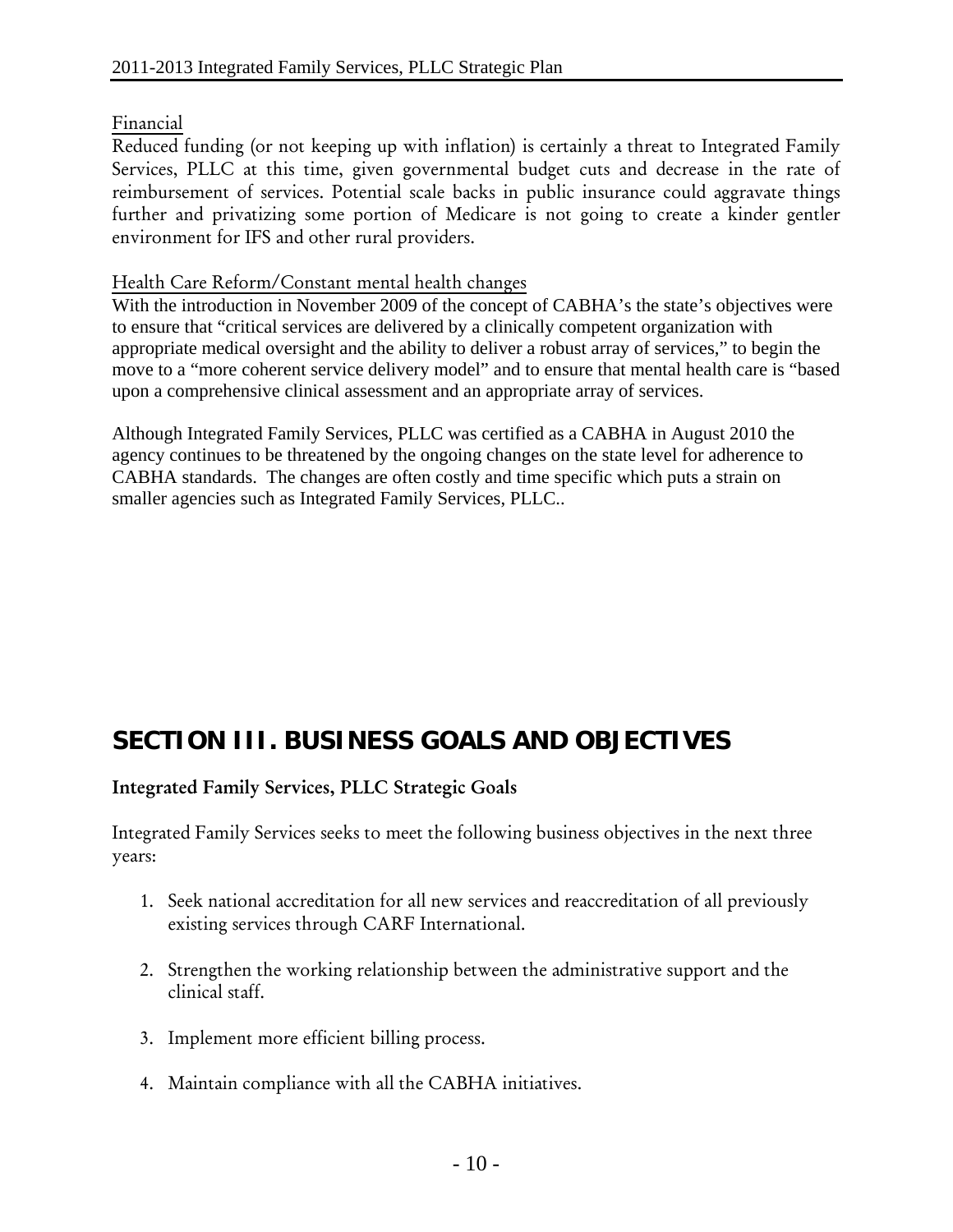- 5. Strengthen and maintain departmental organization.
- 6. Employ proactive measures as opposed to reactive procedures in problem solving measures.
- 7. Increase partnership with medical providers.
- 8. Improve the awareness of Mental Health/Substance Abuse through education.
- 9. Prepare for healthcare reform.



**Progress of Long-Term Business Goals and Objectives** 

| Long-Term Business Goals and Objectives                                                                                                               | <b>Status</b> |
|-------------------------------------------------------------------------------------------------------------------------------------------------------|---------------|
| Goal 1: Seek national accreditation for all<br>new services and reaccreditation of all<br>previously existing services through CARF<br>International. |               |
| Objectives:<br>Assess the readiness of the individual                                                                                                 |               |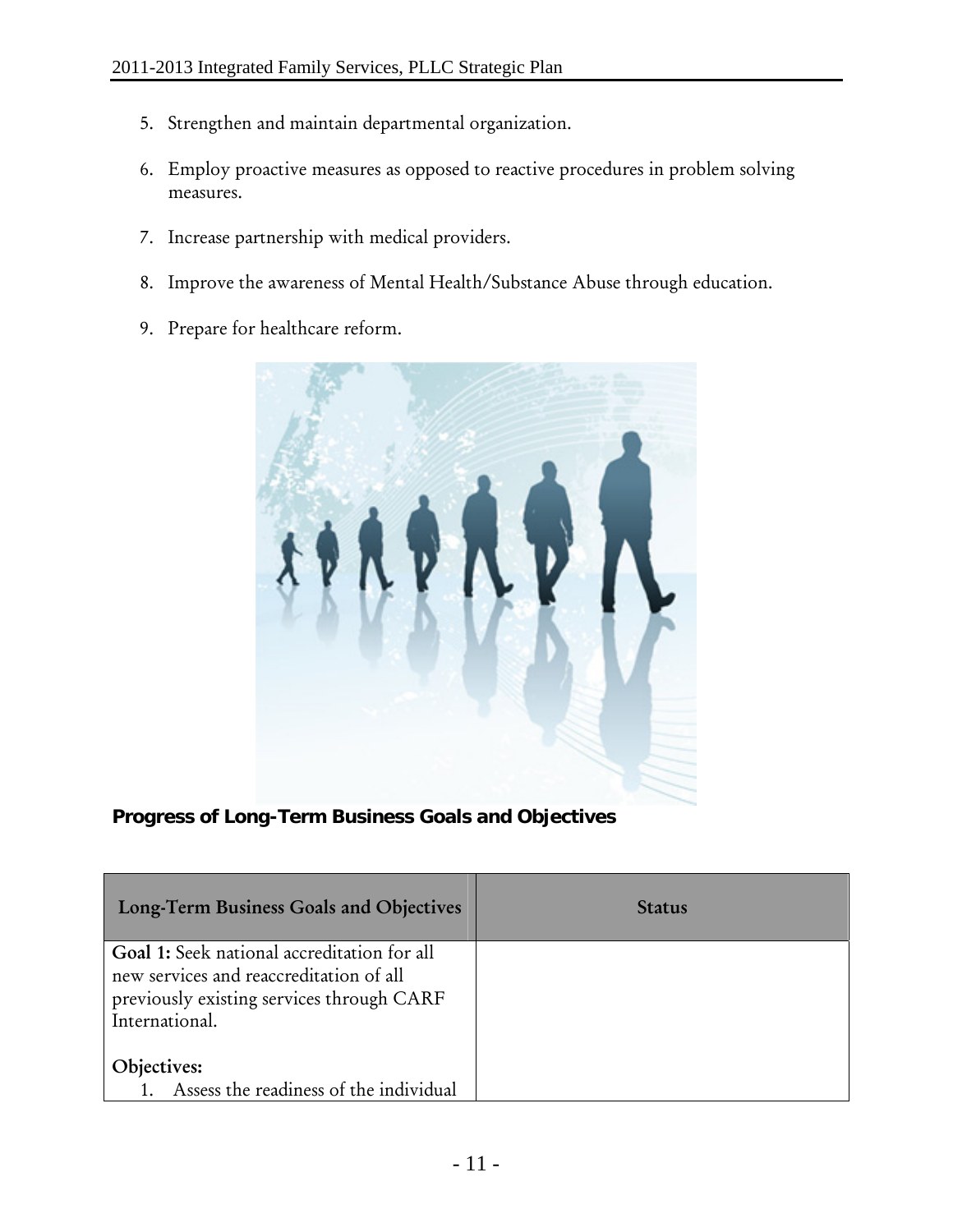| services offered by the agency by using<br>the CARF International Survey<br>Preparation Guide annually.<br>2. Complete the intent to resurvey by<br>June 30, 2011.                                                                                                                                                                                                                                                                          |                                                                                                                        |
|---------------------------------------------------------------------------------------------------------------------------------------------------------------------------------------------------------------------------------------------------------------------------------------------------------------------------------------------------------------------------------------------------------------------------------------------|------------------------------------------------------------------------------------------------------------------------|
| Goal 2: Strengthen the working relationship<br>between the administrative support staff and<br>the clinical staff.                                                                                                                                                                                                                                                                                                                          |                                                                                                                        |
| Objectives:                                                                                                                                                                                                                                                                                                                                                                                                                                 |                                                                                                                        |
| 1. The administrative staff and the<br>clinical staff will part take in quarterly<br>meetings in which all parties are<br>informed of systematic changes that<br>impacts the service of each entity.<br>2. Each party will utilize agency wide<br>internal resources such as email to<br>gather and/or inform the other party<br>of business matters pertinent to their<br>job performance.                                                 |                                                                                                                        |
| Goal 3: Implement more efficient billing<br>process.<br>Objectives:                                                                                                                                                                                                                                                                                                                                                                         | The billing department implemented<br>1.<br>usage of sharenote.com to bill directly<br>to Medicaid as of January 2011. |
| 1. Integrated Family Services,<br>PLLC<br>billing department<br>will<br>utilize<br>sharenote.com to bill directly for<br>Medicaid paid claims.<br>2. The billing department will utilize<br>sharenote.com to ensure utilization of<br>the service authorizations.<br>3. The billing department and the system<br>administrator<br>will<br>utilize<br>$\overline{\mathbf{s}}$<br>sharenote.com to monitor the status<br>of the claims filed. |                                                                                                                        |
| Goal 4: Maintain compliance with all the<br>CABHA initiatives.                                                                                                                                                                                                                                                                                                                                                                              | IFS was certified as a CABHA in<br>1.<br>August 2010.                                                                  |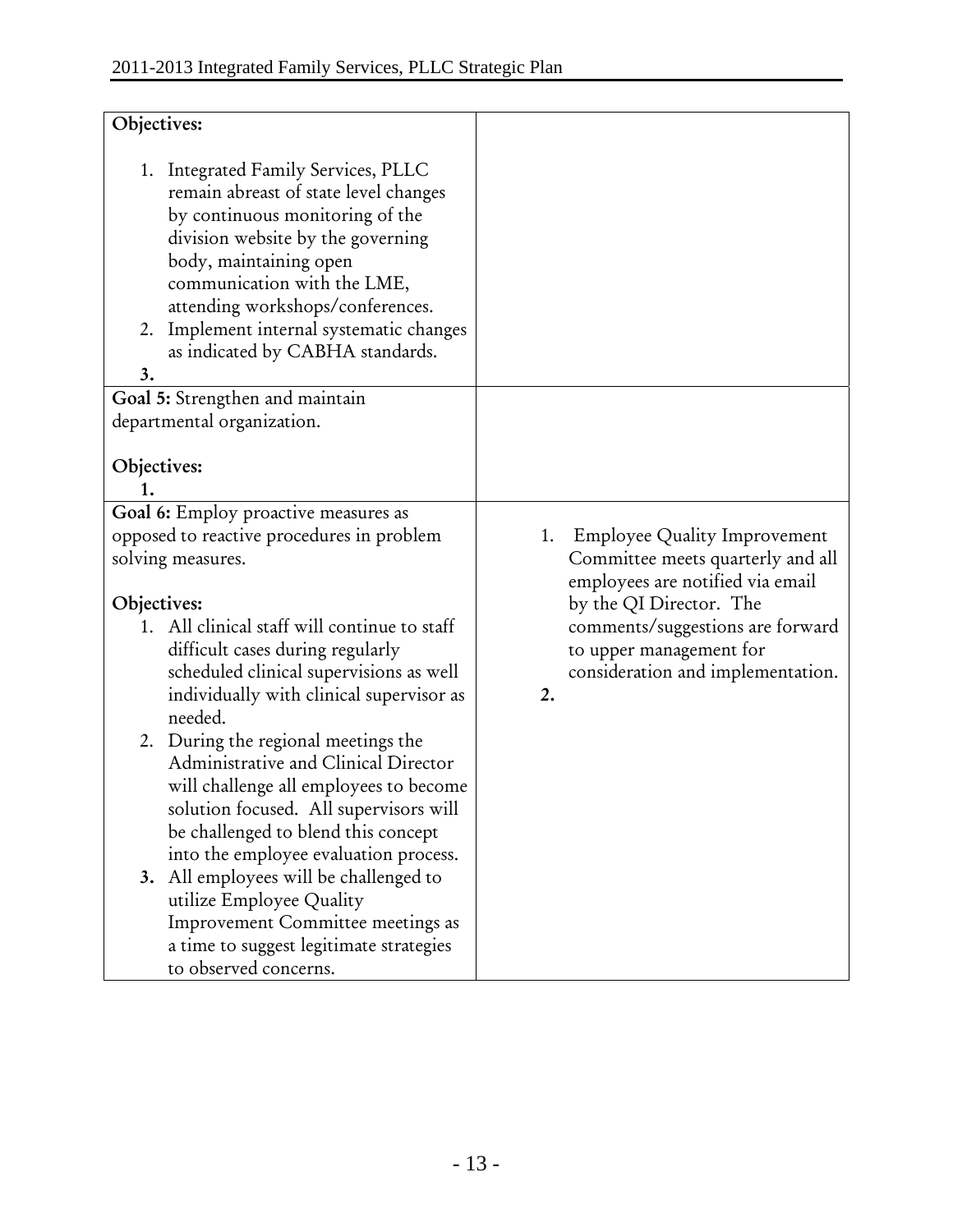| Goal 7: Increase partnership with medical                                                                                                                                                                                                                                                                                                                                                                                                                                                                                        |                                                                           |
|----------------------------------------------------------------------------------------------------------------------------------------------------------------------------------------------------------------------------------------------------------------------------------------------------------------------------------------------------------------------------------------------------------------------------------------------------------------------------------------------------------------------------------|---------------------------------------------------------------------------|
| partners.                                                                                                                                                                                                                                                                                                                                                                                                                                                                                                                        |                                                                           |
|                                                                                                                                                                                                                                                                                                                                                                                                                                                                                                                                  |                                                                           |
| <b>Objectives:</b><br>The Medical Director, Clinical<br>1.<br>Director, Quality Manager, and Mobile<br>Crisis Director will seek out medical<br>practitioners in the counties in which<br>IFS provide services and educate them<br>on the agency's service array.<br>2.                                                                                                                                                                                                                                                          |                                                                           |
|                                                                                                                                                                                                                                                                                                                                                                                                                                                                                                                                  | Resource centers are established in<br>1.                                 |
| Goal 8: Improve the awareness of Mental<br>Health/Substance Abuse through education.                                                                                                                                                                                                                                                                                                                                                                                                                                             | the waiting area of each clinical sites<br>and are replenished as needed. |
| Objectives:                                                                                                                                                                                                                                                                                                                                                                                                                                                                                                                      |                                                                           |
| 1. Provide resource links on<br>www.integratedfamilyservices.net to<br>raise the awareness of mental health<br>and substance abuse disorders and<br>treatment.<br>2. Maintain a cumulous supply of<br>resources in the waiting areas of all the<br>clinical offices educating on the<br>symptoms of mental health and<br>substance abuse disorders.                                                                                                                                                                              |                                                                           |
| Goal 9: Integrated Family Services will                                                                                                                                                                                                                                                                                                                                                                                                                                                                                          | Currently all positions are posted on<br>1.                               |
| participate in an ongoing effort to remain                                                                                                                                                                                                                                                                                                                                                                                                                                                                                       | www.integratedfamilyservices.net                                          |
| solvent during the healthcare reform.                                                                                                                                                                                                                                                                                                                                                                                                                                                                                            | IFS is represented at all quarterly<br>2.                                 |
|                                                                                                                                                                                                                                                                                                                                                                                                                                                                                                                                  | quality management collaborative, state                                   |
| Objectives:                                                                                                                                                                                                                                                                                                                                                                                                                                                                                                                      | conferences, and the provider meetings                                    |
| 1. Integrated Family Services, PLLC's<br>oversight committee will be proactive<br>in its ongoing committee to comply to<br>initiatives implemented by the<br>Division of Mental Health/Substance<br>Abuse/and Developmental Disabilities<br>by attending ongoing CABHA<br>collaborative, LME sponsored<br>Provider meetings, state initiated<br>conferences/workshops.<br>2. Human Resource will engage in<br>ongoing efforts to seek out qualified<br>persons to fill open positions thus<br>lending to compliance with current | of all the LMES in which provide<br>services.                             |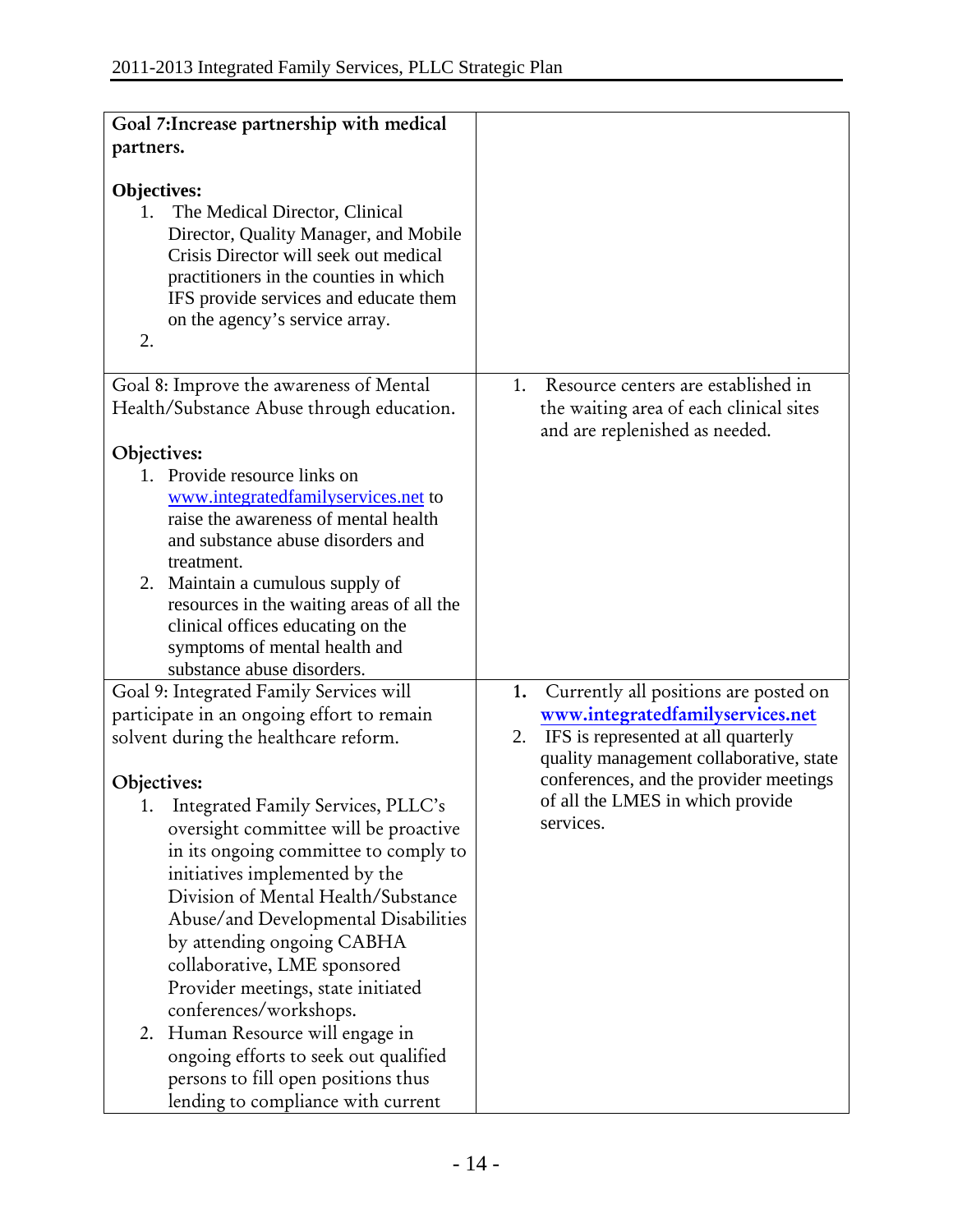service definitions.

3. The management team will continue meeting monthly to develop proactive measures to be implemented systematically

# **Section IV: Looking ahead at Future Goals for 2011-2013 Strategic Planning**

# **Aims:**

- 1. To promote and further instill and protect consumer rights.
- 2. To promote compliance with federal mandates in establishing service priorities.
- 3. To promote data driven planning, management and performance evaluations
- 4. To promote cultural competence and eliminate disparities in mental health care.
- 5. To promote the base of knowledge about the causes and treatments of mental illness.
- 6. To promote oversight of medication practices for both children and adults.

# **Goals:**

- 1. Make HIPPA and PHI standards a second language and second nature for all clinical and administrative staff throughout the agency.
- 2. Work within the new CABAH legislation to serve clients effectively and establish service priorities that are in line with CABAH and CARF.
- 3. Improve the degree to which the agency and stakeholders can assess the results of data driven outcomes, planning and management decisions.
- 4. Improve the capacity of satellite offices to achieve agency goals.
- 5. Promote the detection, early intervention, and treatment of the psychological aspects of mental health disorders within stakeholder agencies.
- 6. Reduce the length of time it takes to disseminate research findings to key stakeholder audiences.
- 7. Improve physician and patient relations as well as accessibility of physicians' by staff members.